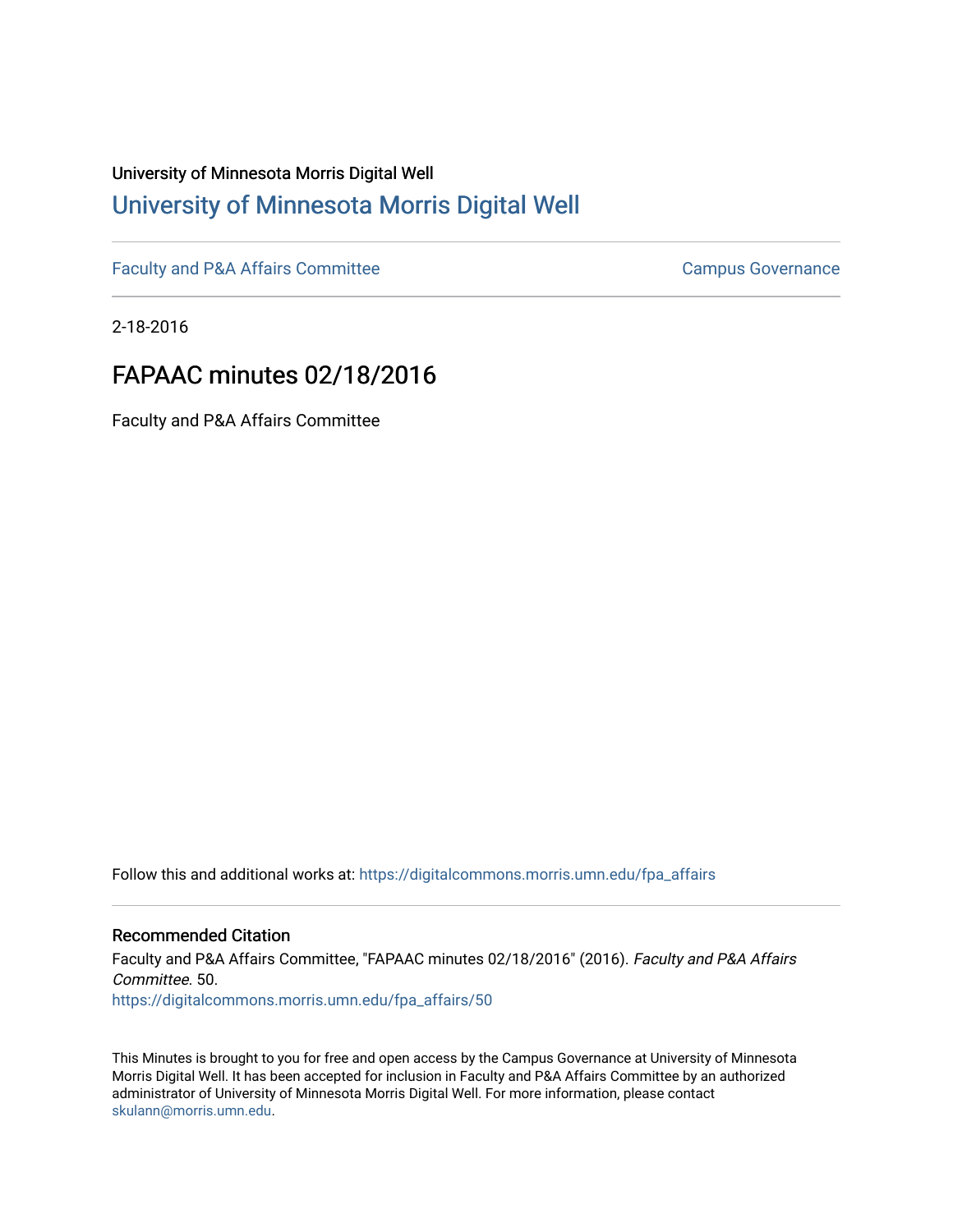Faculty and P&A Affairs Committee Meeting Minutes Thursday, February 18, 2016 Prairie Lounge, 10:30 a.m.

Present: Gordon McIntosh, Chlene Anderson, Julia Dabbs, Kerri Barnstuble, Kiel Harell. Absent: Peh Ng, Melissa Vangsness.

Minutes of the 12/08/15 meeting were reviewed and approved.

Committee discussion included:

Sub-committee developing executive summary for the salary survey report (Melissa, Kiel, Kerri, Peh): Met twice since last meeting. First meeting was with Roger Wareham, past FACPAAC chair who took the lead on the previous salary survey, to discuss framing of salary survey report. Second meeting was with Melissa Bert and Nancy Helsper from Institutional Research, as well as R Wareham, to discuss the data and interpretation. There are misperceptions about internal and external comparisons. Institutional Research compares internal markers - gender, divisions, etc. The executive summary focuses on salary without compensation, but compensation data will be included in the report. It was noted that even though we are in the second year of a three-year faculty salary infusion, the gap is widening between UMM and comparison groups. The plan going forward is that Institutional Research will work on the data and the sub-committee will produce the 1-2 page executive summary with graphs about salary comparisons. R Wareham has agreed to serve as a consultant for writing the summary. FACPAAC would like to see a companion piece to the executive summary once it is released explaining how to interpret the summary and data. The sub-committee suggested piloting a brown bag information session that Institutional Research would lead and FACPAAC would sponsor. There was discussion on the danger of waiting until April for more data because it leaves little time to get the report written and distributed. Sub-committee will produce a timeline and draft language for the next meeting. They will also ask M Bert to share her PowerPoint with us.

Sub-committee developing best practices for interpretation and implementation of SRTs (Chlene, Gordon, Julia, Peh): Met with David Langley on February 4. He provided some guidance on interpretation of SRTs and provided two handouts. He planned to share another item he is developing for Crookston. G McIntosh will follow-up with D Langley to get that information and to schedule another meeting. D Langley facilitated two faculty development sessions on February 4: 1) Establishing and maintaining professional relationships with students, and 2) Using feedback and self-assessment productively. None of the committee members present were able to attend. G McIntosh will follow-up with Tracy Otten (Faculty Development Chair) to see how those sessions were received and to get more information about D Langley's March 3 visit.

Discussion on [Rice CTE Student Ratings of Instruction Literature Review](https://www.youtube.com/watch?v=DEOruot_gcM) shared with committee from G McIntosh:

Chlene Anderson will contact presenter to request permission to distribute a cheat sheet of graphs to the committee and other interested UMM faculty (not on public sites).

Discussion on handout "Student Response to Instruction (SRTI) from UMASS-Amherst" shared with committee from G McIntosh: